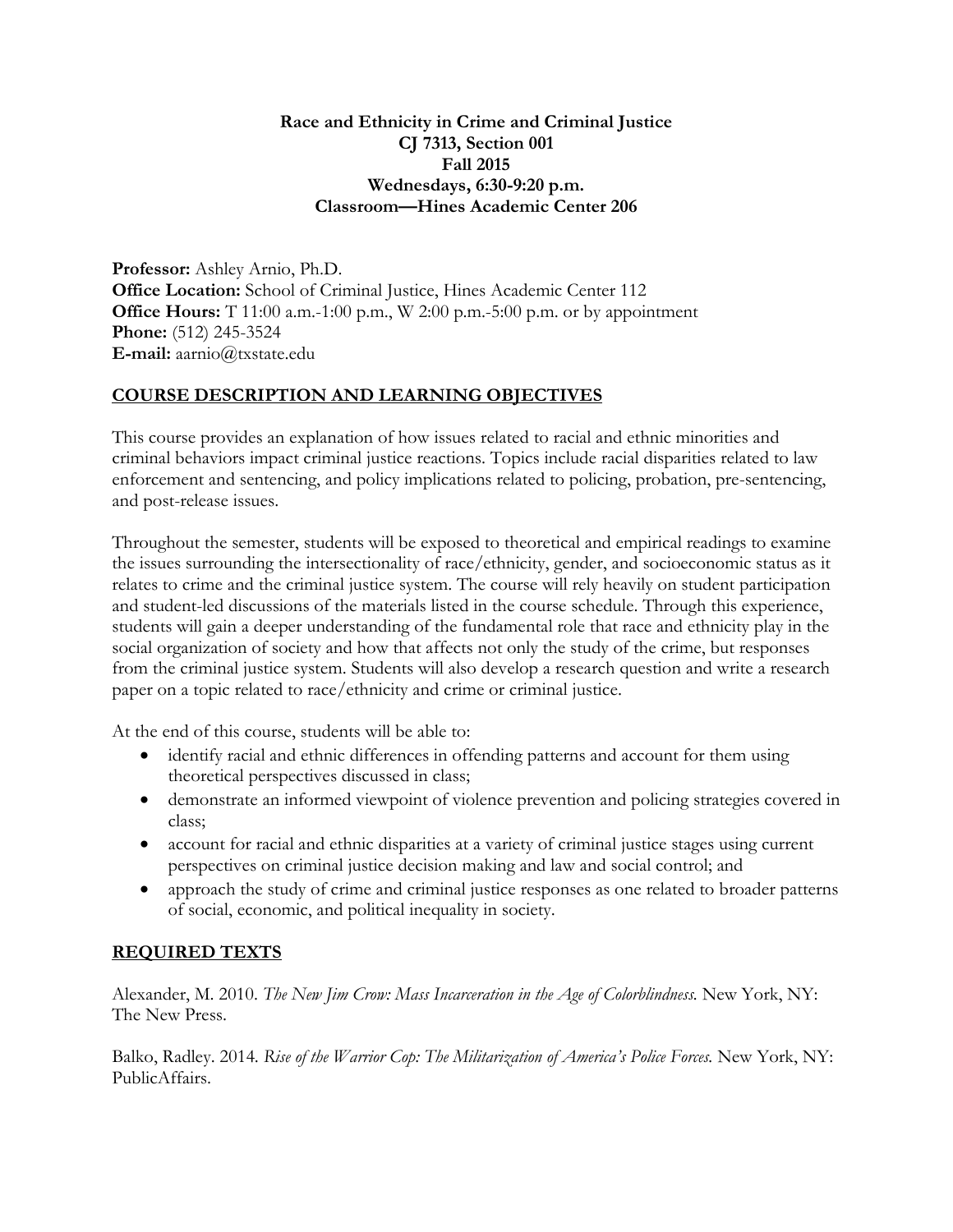Goffman, Alice. 2014. *On the Run: Fugitive Life in an American City.* New York, NY: Picador.

Kennedy, David M. 2011. *Don't Shoot: One Man, A Street Fellowship, and The End of Violence in Inner-City America.* New York, NY: Bloomsbury, USA.

Muhammad, Khalil G. 2010. *The Condemnation of Blackness: Race, Crime, and the Making of Modern Urban America.* Cambridge, MA: Harvard University Press.

# **Additional required readings will be made available on the TRACS course website.**

# **RECOMMENDED TEXT**

Walker, Samuel, Cassia Spohn, and Miriam Delone. 2012. *The Color of Justice: Race, Ethnicity, and Crime in America*, 5th edn. Belmont, CA: Wadsworth.

# **EVALUATION**

**Participation (30%):** The seminar style of this course requires preparation and active participation of all members. For the course to be successful, students must attend class consistently and come prepared to discuss the assigned materials. Unexcused absences and/or lack of preparation will negatively affect your grade. Students are expected to come with notes, questions, and critiques for all assigned books and readings. In addition, for *most* empirical articles, students are expected to prepare notes in the form of a review in which they identify a) the motive and objective; b) the analytic strategy (including unit of analysis and sample); c) any major findings; d) implications for the theories being tested; and finally, e) any critiques and/or questions that can be used as a starting point for discussion. If students are not coming to class prepared, I reserve the right to request typed reviews or book summaries before class.

**Writing Assignments (30%):** Throughout the semester you will be asked to complete three short writing assignments that apply the weekly readings to larger issues in society. These assignments should be *no longer than 3-4 single-spaced pages in length* and should rely on course readings and outside references to construct a thoughtful essay. The topics for the writing assignments will be provided in class.

**Research Paper (40%):** In addition to participating in this seminar, students will write a 17-20 page research paper (plus references) on an issue related to race/ethnicity and the criminal justice system. Students should view this research paper as an opportunity to develop a research question and a detailed proposal in an area related to race/ethnicity in which they are interested. For more advanced students, this can include expanding the scope of their research paper to include an exploration of a particular dataset and/or a statistical analysis of the research question. Students will get out of this research paper what they put into it. The ultimate goal is for students to use this research paper as a step toward a publishable manuscript and those who work hard will likely meet this goal. Topics outside the scope of the class material assigned are acceptable, however, all topics must be approved. Students are asked to provide a one-page summary of their initial research proposal by October 7. Additional information regarding the requirements for the research paper will be discussed in class.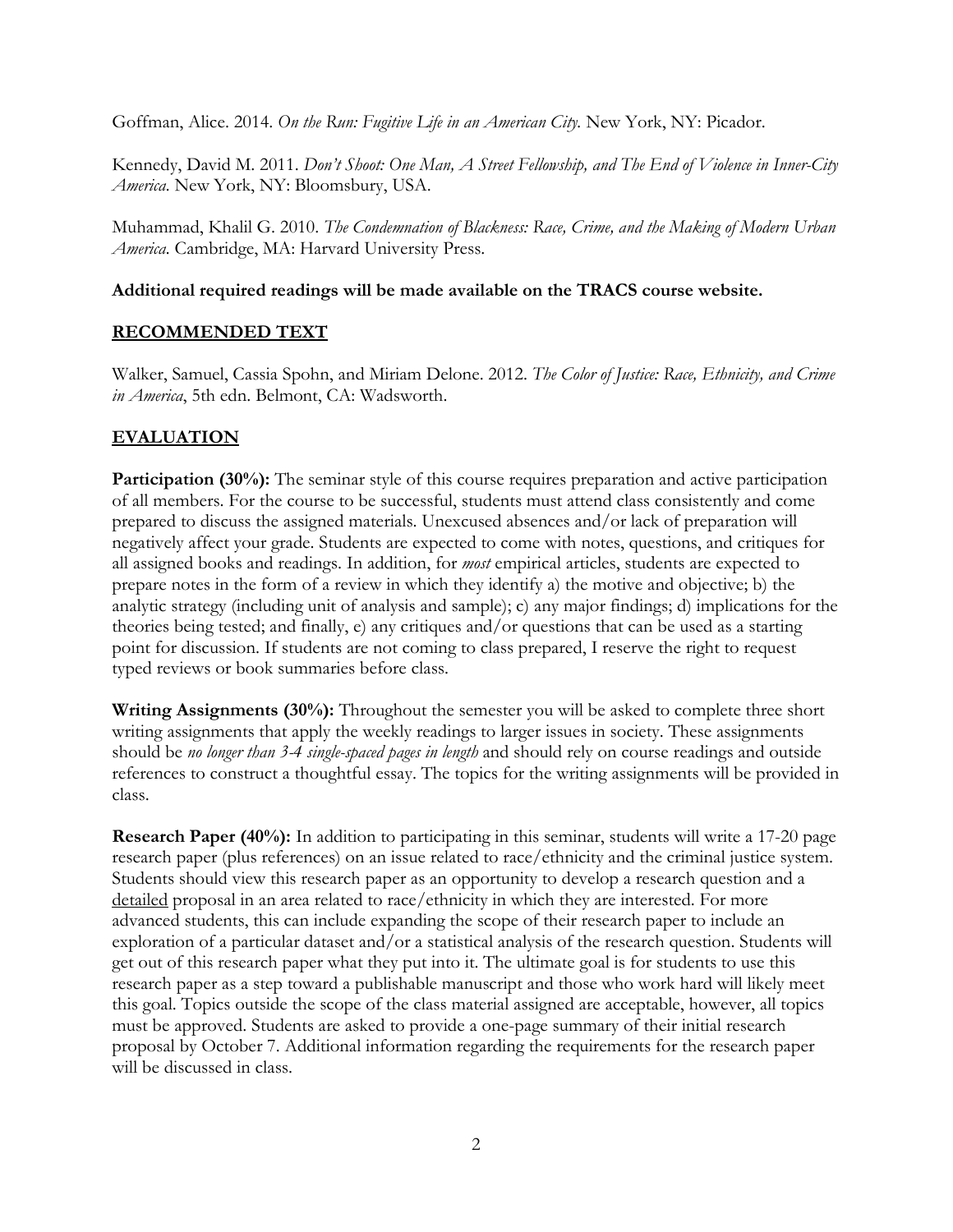**Extra Credit:** There will be no extra-credit assignments in this course.

**Grades:** All grades will be posted in the gradebook on the TRACS course website at the end of the semester. **Remember, a C is considered failing this course.**

90%-100% A  $\blacksquare$  80%-89% B  $\blacksquare$  70%-79% C  $\blacksquare$  60%-69% D  $\blacksquare$   $\leq$  59% F

# **CLASSROOM POLICIES**

**Attendance and Lateness Policy: Attendance is required** and any absences will be factored into your final grade. Exceptions will be made for extraordinary circumstances. In addition, if you are planning to come late to class, please let me know in advance. Otherwise, please do not come to class if you are going to be more than 15 minutes late.

**Technology/Electronic Devices:** The use of laptops and tablets are allowed in class for the purpose of taking class notes or accessing readings only. **E-mailing or accessing the Internet without permission is not allowed during class. The use of cell phones and tape or digital recorders is strictly prohibited. Please respect my wishes with regard to this matter. Students caught texting or recording class without permission will be asked to leave the classroom. Failure to adhere to this policy will lead to a full letter grade reduction in your final grade. Students with disabilities will be able to use specialized equipment by arrangement.**

**Appointments and E-mail:** Students are encouraged to meet with me during my office hours to address questions, concerns, and any other issues that may arise regarding the course. During this time, priority will be given to students who have made appointments beforehand. If you are unable to meet during office hours for any reason, please contact me to arrange an appointment outside of these hours.

**Notice of Copyright/Intellectual Property:** Students are not to post lecture notes or other course materials on commercial or public websites. Notes are to be used for personal use only (including sharing notes with a classmate). Posting notes without my permission violates the academic honor code and university policies regarding intellectual property. Any infringement will result in the final grade being reduced by a full letter grade. In addition, university sanctions allowed by the relevant university policies and procedures will be pursued.

**Changes to the Course Syllabus:** I reserve the right to make changes to the course syllabus and schedule. If this does occur, an announcement will be posted on the TRACS course website and an e-mail will be sent to all students registered for the course. A revised course syllabus and schedule will also be posted on the TRACS course websites.

# **UNIVERSITY POLICIES**

**Students with Disabilities:** A student with a disability may require an accommodation to participate in the course. He or she must contact me within the **first two weeks of the semester**. The student will be asked to provide documentation from the Office of Disability Services (ODS) at that time. Failure to contact me in a timely manner will delay any accommodations they may be seeking. Ongoing care by a physician does not automatically qualify you as an ODS special needs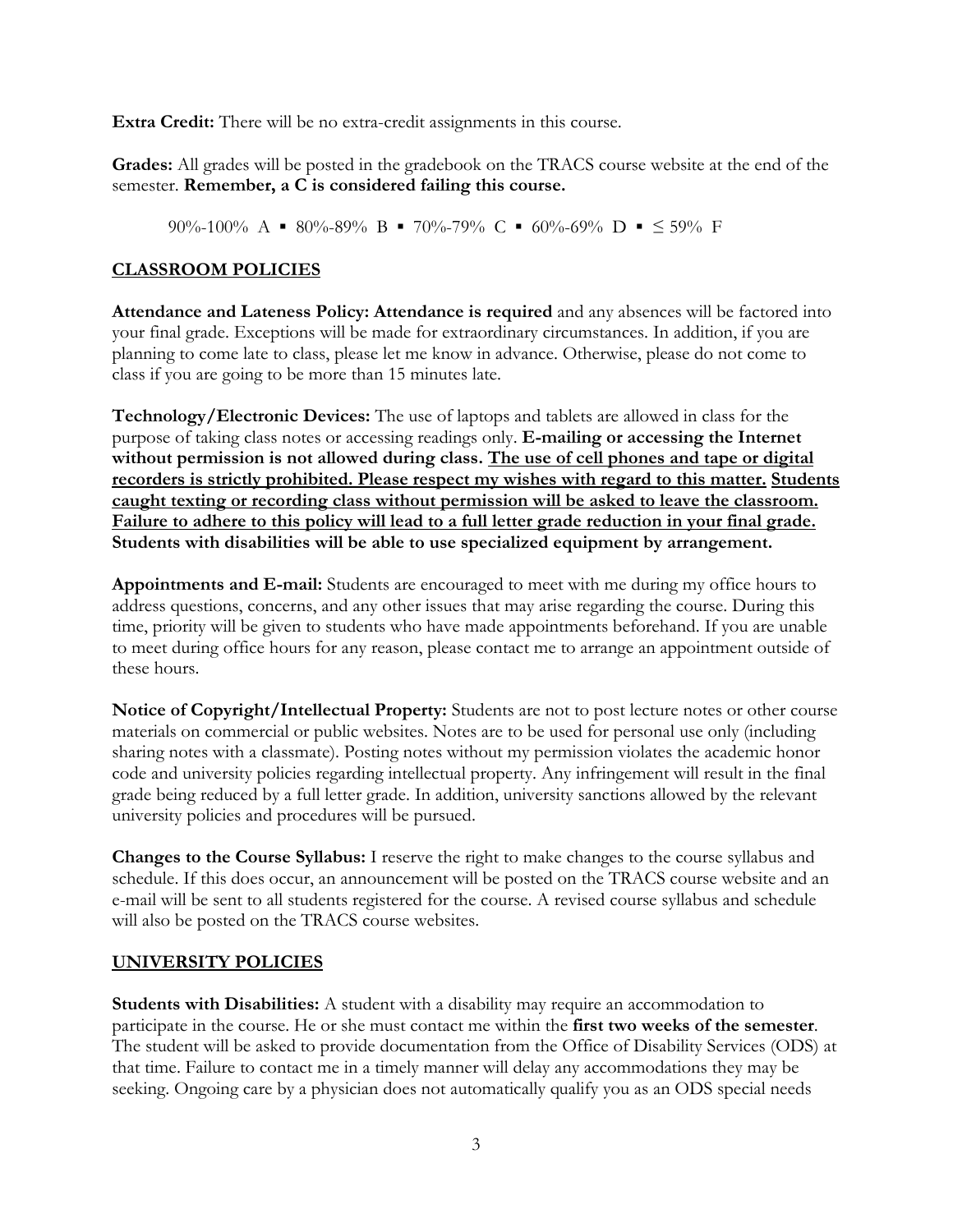student. Students are required to file paperwork for accommodations with ODS each semester. Accommodations granted one semester do not automatically carry forward to the next.

**Academic Honesty Policy:** The submission of any work for a grade for which unauthorized help has been received is termed academic dishonesty and may be grounds for a failing grade in the course. "Unauthorized" is a term used here to designate stealing, copying (with or without permission), or collaboration with other individuals. Students are strongly encouraged to refer to the Texas State University student handbook for policies related to academic dishonesty and the Texas State University Academic Honor Code. These policies may be found at [http://www.dos.txstate.edu/handbook/rules.html.](http://www.dos.txstate.edu/handbook/rules.html)

**Addressing Acts of Academic Dishonesty:** Students accused of dishonest conduct may have their cases heard by the faculty member. The student may also appeal the faculty member's decision to the Honor Code Council. Students and faculty will have the option of having an advocate present to insure their rights. Possible actions that may be taken range from exoneration to expulsion. Students accused of violating the academic honor code are encouraged to consult UPPS No. 07.10.01 at [http://www.txstate.edu/effective/upps/upps-07-10-01.html.](http://www.txstate.edu/effective/upps/upps-07-10-01.html)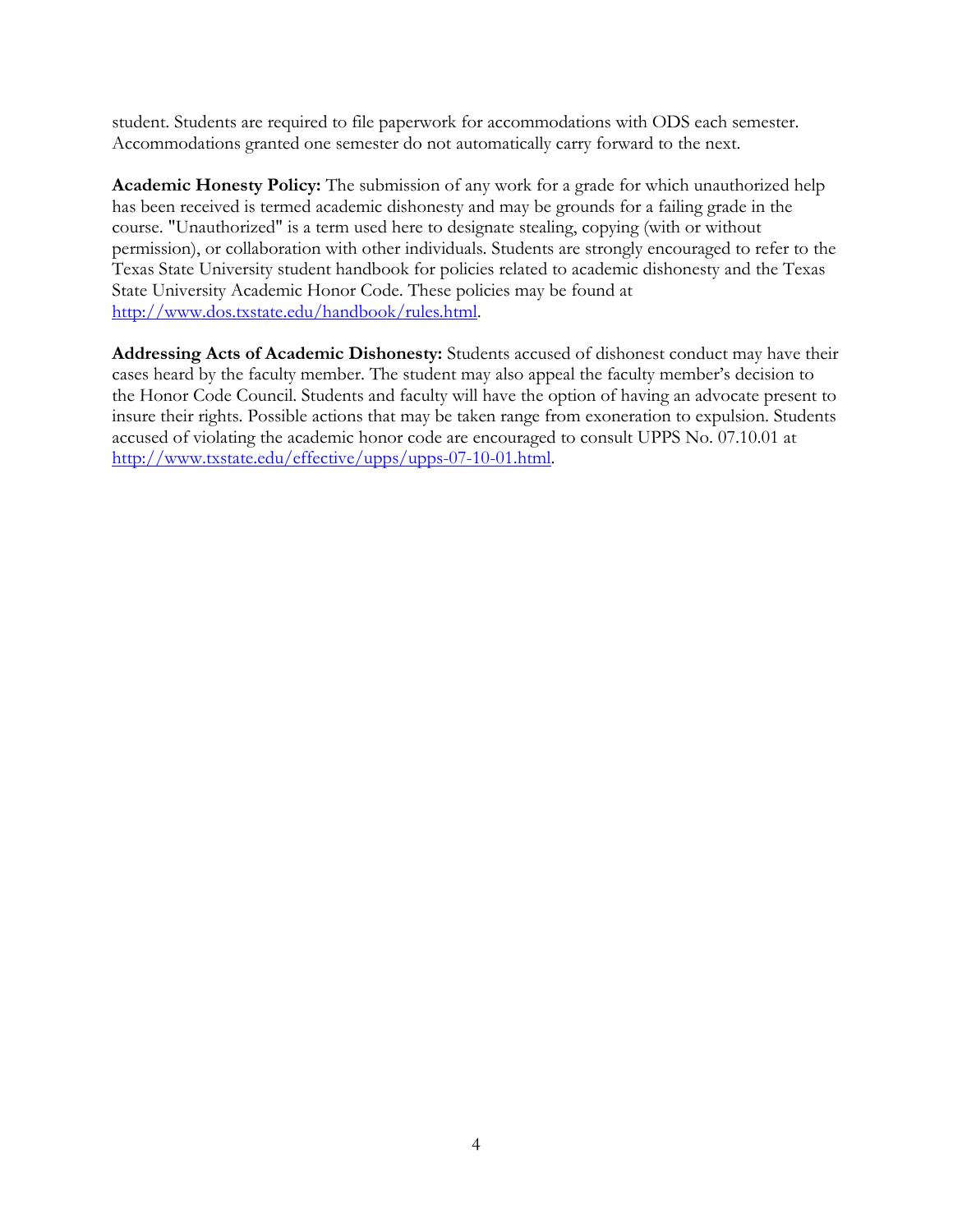# **Race and Ethnicity in Crime and Criminal Justice ▪ CJ 7313, Section 001 ▪ Fall 2015 W 6:30-9:20 p.m. ▪ Classroom—Hines Academic Center 206**

# **COURSE SCHEDULE**

*Note: \*Prepare Review*

# **Week 1: Aug. 26 | Introductions, Course Overview, Discussion of Expectations**

# **Unit 1: Racial and Ethnic Relations in Society**

# **Week 2: Sept. 2 | Racial Stratification and Group Conflict in Society**

#### The Social Construction of Race

Lafree, Gary and Katheryn K. Russell. 1993. The Argument for Studying Race and Crime. *Journal of Criminal Justice Education,* 4(2):273-289.

Zatz, Marjorie S. and Nancy Rodriguez. 2006. "Conceptualizing Race and Ethnicity in Studies of Crime and Criminal Justice." Pp. 39-53 in *The Many Colors of Crime: Inequalities of Race, Ethnicity and Crime in America*, edited by Ruth D. Peterson, Lauren J. Krivo, and John Hagan*.* New York: New York University Press.

Bonilla-Silva, Eduardo. 2003. *Racism without Racists: Color-Blind Racism and the Persistence of Racial Inequality in the United States.* Lanham, MD: Rowman & Littlefield Publishing Group. *(Read Chapters 1-3)*

# Theories of Racial Group Interaction

Blumer, Herbert. 1958. Race Prejudice as a Sense of Group Position. *Pacific Sociological Review*. 1:3-7.

Bobo, Lawrence D. 1999. Prejudice as Group Position: Microfoundations of a Sociological Approach to Racism and Race Relations. *Journal of Social Issues,* 55(3):445-472.

Pettigrew, Thomas F. 1998. Intergroup Contact Theory. *Annual Review of Psychology*, 49:65–85.

King and Wheelock. 2007. Group Threat and Social Control. *Social Forces,* 95(3):1255-1280.\*

Liska, Allen E. 1997. Modeling the Relationships between Macro Forms of Social Control. *Annual Review of Sociology,* 23:39-61.

# **Week 3: Sept. 9 |Racial and Ethnic Status in Society**

Wilson, William Julius. 1987. *The Truly Disadvantaged: The Inner City, the Underclass, and Public Policy.*  Chicago: IL: The University of Chicago Press. *(Read pp. 1-125)*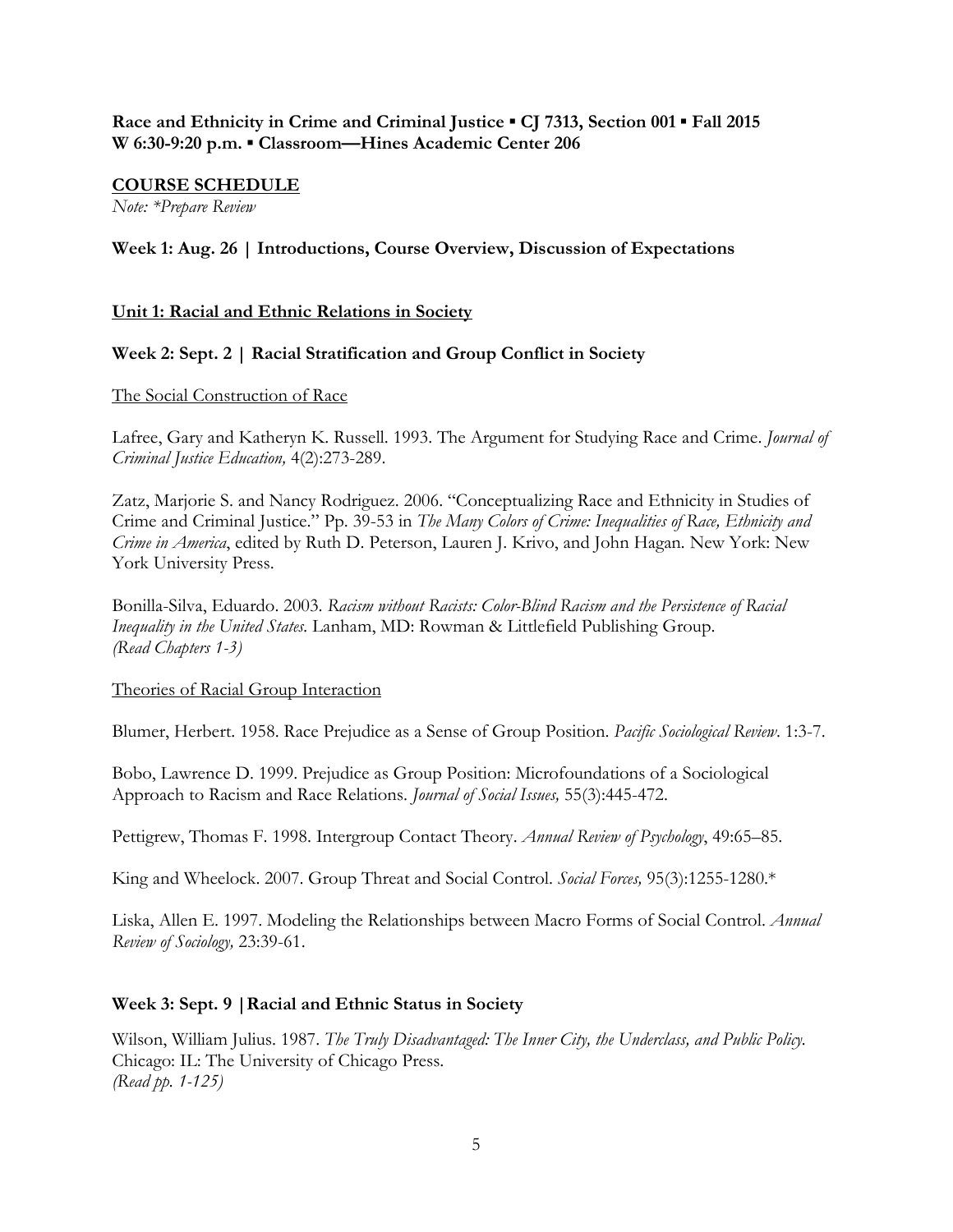Muhammad, Khalil Gibran. 2011. *The Condemnation of Blackness: Race, Crime, and the Making of Modern Urban America*. Harvard University Press, Cambridge. Available at: <http://site.ebrary.com.libproxy.txstate.edu/lib/txstate/detail.action?docID=10597683> *(Read Introduction-Chapter 2)*

# **Week 4: Sept. 16 |History, Race, and Defining the Criminal in America Writing Assignment 1 Due**

Muhammad, Khalil Gibran. 2011. *The Condemnation of Blackness: Race, Crime, and the Making of Modern Urban America*. Harvard University Press, Cambridge. Available at: <http://site.ebrary.com.libproxy.txstate.edu/lib/txstate/detail.action?docID=10597683> *(Read Chapter 3-Conclusion)*

# **Unit 2: Racial and Ethnic Relations in Crime and Criminality**

# **Week 5: Sept. 23 |Racial and Ethnic Differences in Offending and Victimization**

Elliott, Delbert S. and Suzanne S. Ageton. 1980. Reconciling Race and Class Differences in Self-Reported and Official Estimates of Delinquency. *American Sociological Review,* 45:95-110.\*

Steffensmeier, Darrell, Ben Feldmeyere, Casey T. Harris, Jeffery T. Ulmer. 2011. Reassessing Trends in Black Violent Crime, 1980-2008: Sorting out the "Hispanic Effect" in Uniform Crime Reports Arrests, National Crime Victimization Survey Offender Estimates, and U.S. Prisoner Counts. *Criminology,* 49(1):197-250.\*

Berg, Mark T., Eric A. Stewart, Christopher J. Schreck, and Ronald L. Simons. 2012. Victim-Offender Overlap in Context: Examining the Role of Neighborhood Street Culture. *Criminology,* 50(2):359-390.

# **Week 6: Sept. 30 |Empirical Studies of Race, Ethnicity, and Violence**

McNulty, Thomas and Paul E. Bellair. 2003. Explaining Racial and Ethnic Differences in Serious Adolescent Violent Behavior. *Criminology,* 41(3):709-748.\*

Sampson, Robert J. 1987. Urban Black Violence: The Effect of Male Joblessness and Family Disruption. *American Journal of Sociology,* 93(2):348-82.

Sampson, Robert J., Stephen W. Raudenbush, and Felton Earls. 1997. Neighborhoods and Violent Crime. *Science,* 227:918-924.

Stewart, Eric A. and Ronald L. Simons. 2010. Race, Code of the Street and Violent Delinquency: A Multilevel Investigation of Neighborhood Street Culture and Individual Norms of Violence. *Criminology,* 48(2):569-605.\*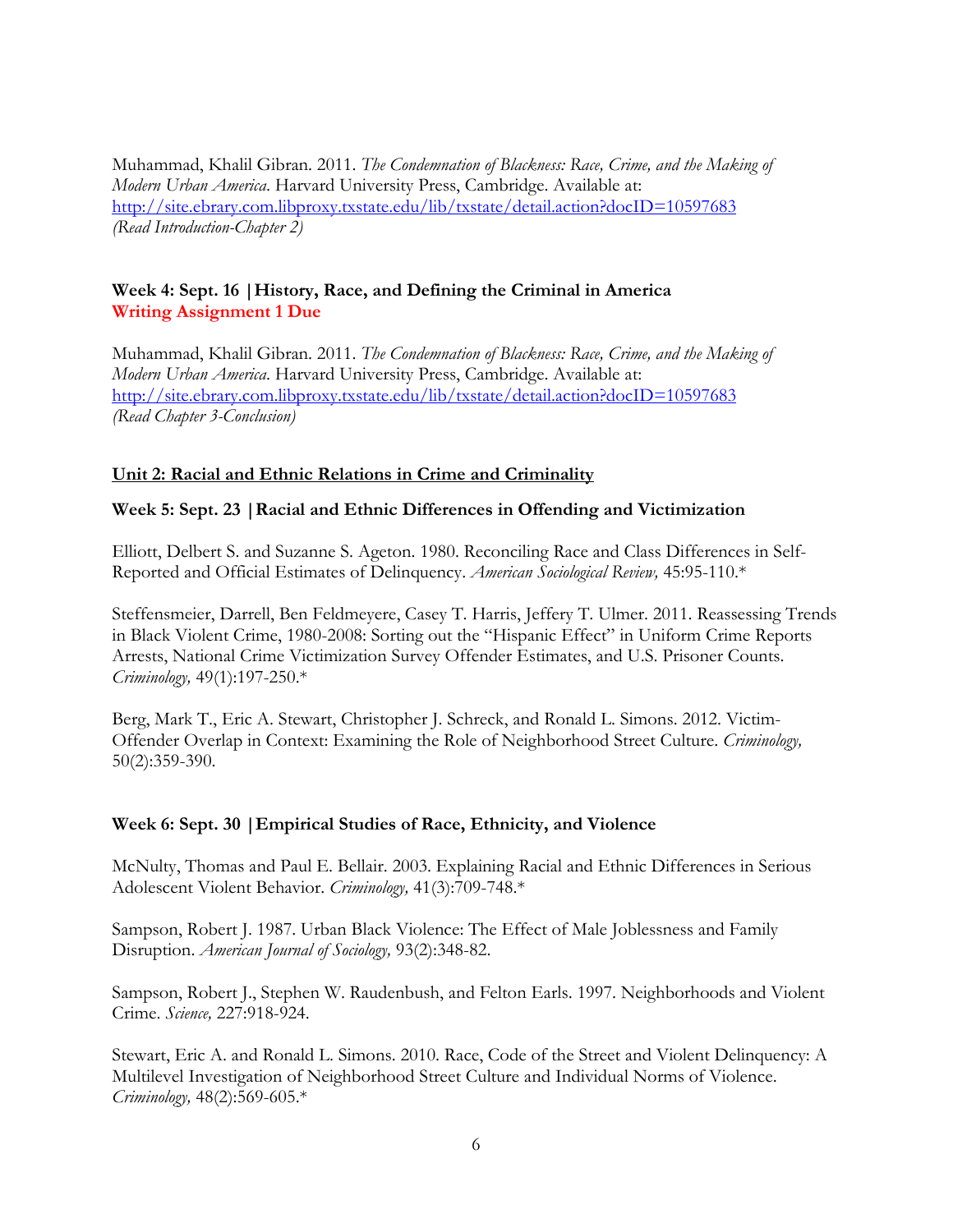Haynie, Dana L. and Danielle C. Payne. 2007. Race, Friendship Networks and Violent Delinquency. *Criminology,* 44(4):775-805.\*

### **Week 7: October 7 |Beyond the Black-White Dichotomy Research Proposal Due**

Martinez, Ramiro. 2015. *Latino Homicide: Immigration, Violence, and Community*. New York: NY: Routledge. Available at: <http://site.ebrary.com/lib/txstate/reader.action?docID=10961268> *(Read Chapters 1 & 2)*

Portes, Alejandro. & Zhou, Min. 1993. The New Second Generation: Segmented Assimilation and Its Variants. *Annals, AAPSS,* 530, 74-96.

Stowell, Jacob I., Steven F. Messner, Kelly F. McGeever, and Lawrence E. Raffalovich. 2009. Immigration and the Recent Violent Crime Drop in the United States: A Pooled, Cross-Sectional Time-Series Analysis of Metropolitan Areas. *Criminology*, 47(30):889-928.\*

Lee, Jennifer. 2006. "Beyond Conflict and Controversy: Blacks, Koreans, and Jews in Urban America." Pp. 140-163 in *Immigration and Crime: Race Ethnicity and Violence*, edited by Ramiro Martinez Jr. and Abel Valenzuela Jr. New York: NY: New York University Press.

Kennedy, David M. 2011. *Don't Shoot: One Man, A Street Fellowship, and The End of Violence in Inner-City America.* New York, NY: Bloomsbury, USA. *(Begin Book)*

#### **Week 8: Oct. 14 |Violence Prevention Writing Assignment 2 Due**

Kennedy, David M. 2011. *Don't Shoot: One Man, A Street Fellowship, and The End of Violence in Inner-City America.* New York, NY: Bloomsbury, USA. *(Finish Book)*

#### **Unit 3: Racial and Ethnic Disparities in Criminal Justice Processing**

#### **Week 9: Oct. 21 |Policing Urban Areas: A Qualitative Study**

Goffman, Alice. 2014. *On the Run: Fugitive Life in an American City*. New York, NY: Picador. .

#### **Week 10: Oct. 28 |Policing and Minority Populations**

Warren, Patricia, Donald Tomaskovic-Devey, William Smith, Matthew Zingraff, and Marcinda Mason. 2006. Driving While Black: Bias Processes and Racial Disparity in Police Stops. *Criminology,* 44(3):709-738.\*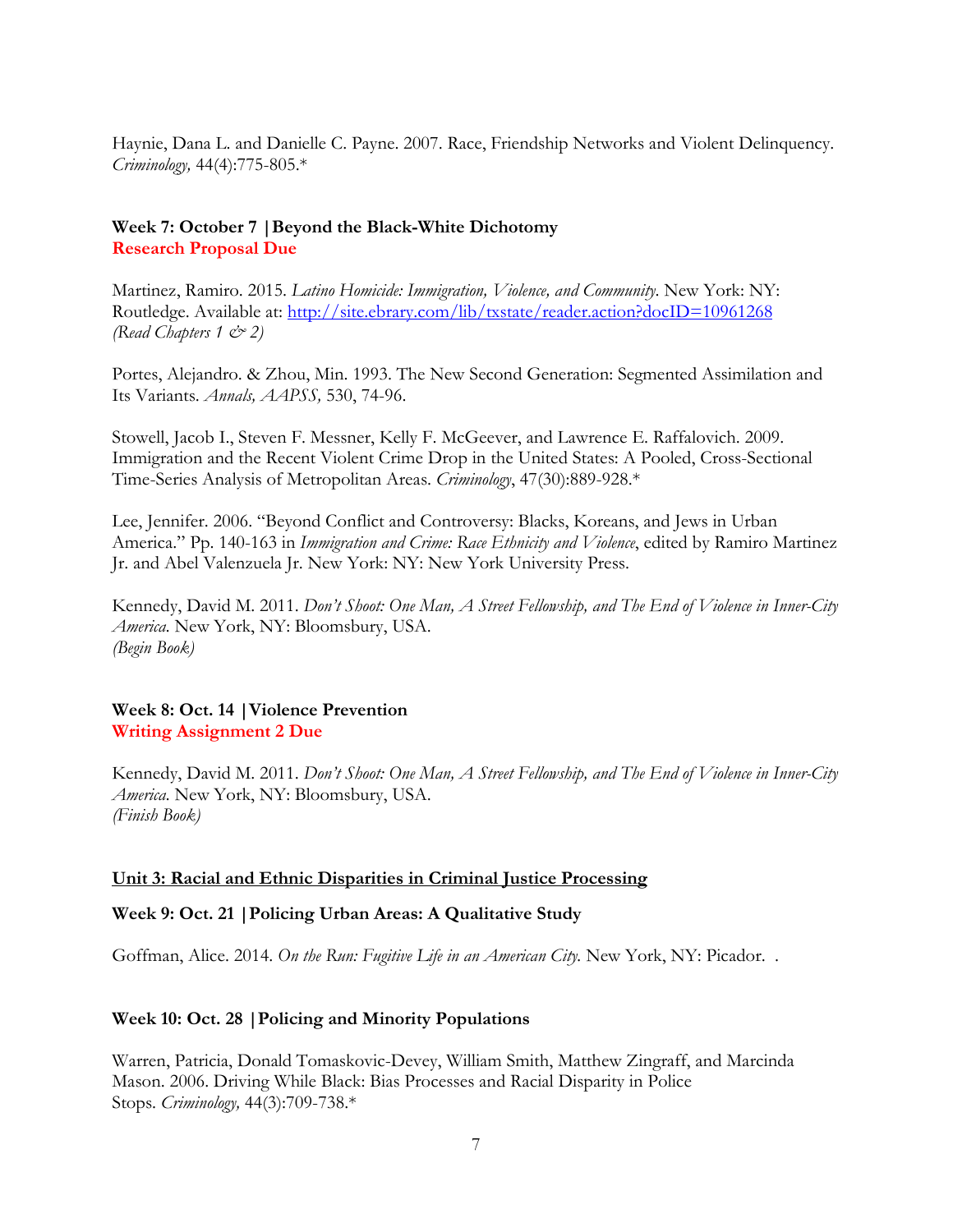Stewart, Eric A., Eric P. Baumer, Rod K. Brunson, and Ronald L. Simons. 2009. Neighborhood Racial Context and Perceptions of Police-Based Racial Discrimination among Black Youth. *Criminology,* 47(3):847-887.

Lafree, Gary, Eric P. Baumer, and Robert O'Brien. 2010. Still Separate and Unequal? A City-Level Analysis of the Black-White Gap in Homicide Arrests since 1960. *American Sociological Review*, 75(1):75-100.\*

Stults, Brian J., and Eric P. Baumer. 2007. Racial Context and Police Force Size: Evaluating the Empirical Validity of the Minority Threat Perspective. *American Journal of Sociology,* 113:507-546.

# **Week 11: Nov. 4 |Policing in America**

Balko, Radley. 2014. *Rise of the Warrior Cop: The Militarization of America's Police Forces.* New York, NY: PublicAffairs.

# **Week 12: Nov. 11 |Race, Ethnicity, and Sentencing Research Writing Assignment 3 Due**

The State of Sentencing Research Baumer, Eric P. 2013. Reassessing and Redirecting Research on Race and Sentencing. *Justice Quarterly*, 30(2):231-61.

Zatz, Marjorie. 2000. The Convergence of Race, Ethnicity, Gender and Class on Court Decisionmaking: Looking Toward the 21<sup>st</sup> Century. *Policies, Processes and Decisions of the Criminal Justice System*, 3:503-552.

Ulmer, Jeffery T. 2012. Recent Developments and New Directions in Sentencing Research. *Justice Quarterly*, 29(1):1-40.

# **Week 13: Nov. 18 |No Class-ASC Annual Meeting**

**Week 14: Nov. 25 |No Class-Thanksgiving** 

# **Week 15: Dec. 2 |Mass Incarceration and Aggregate-Level Patterns of Incarceration**

Alexander, M. 2010. *The New Jim Crow: Mass Incarceration in the Age of Colorblindness.* New York, NY: The New Press. Available at: [http://www.txstate.eblib.com.libproxy.txstate.edu/](http://www.txstate.eblib.com.libproxy.txstate.edu/patron/FullRecord.aspx?p=829777)patron/FullRecord.aspx?p=829777

Heimer, Karen, Kecia R. Johnson, Joseph B. Long, Andres F. Rengifo, and Don Stemen. 2012. Race and Women's Imprisonment: Poverty, African American Presence, and Social Welfare. *Journal of Quantitative Criminology*, 28(2):219-44.\*